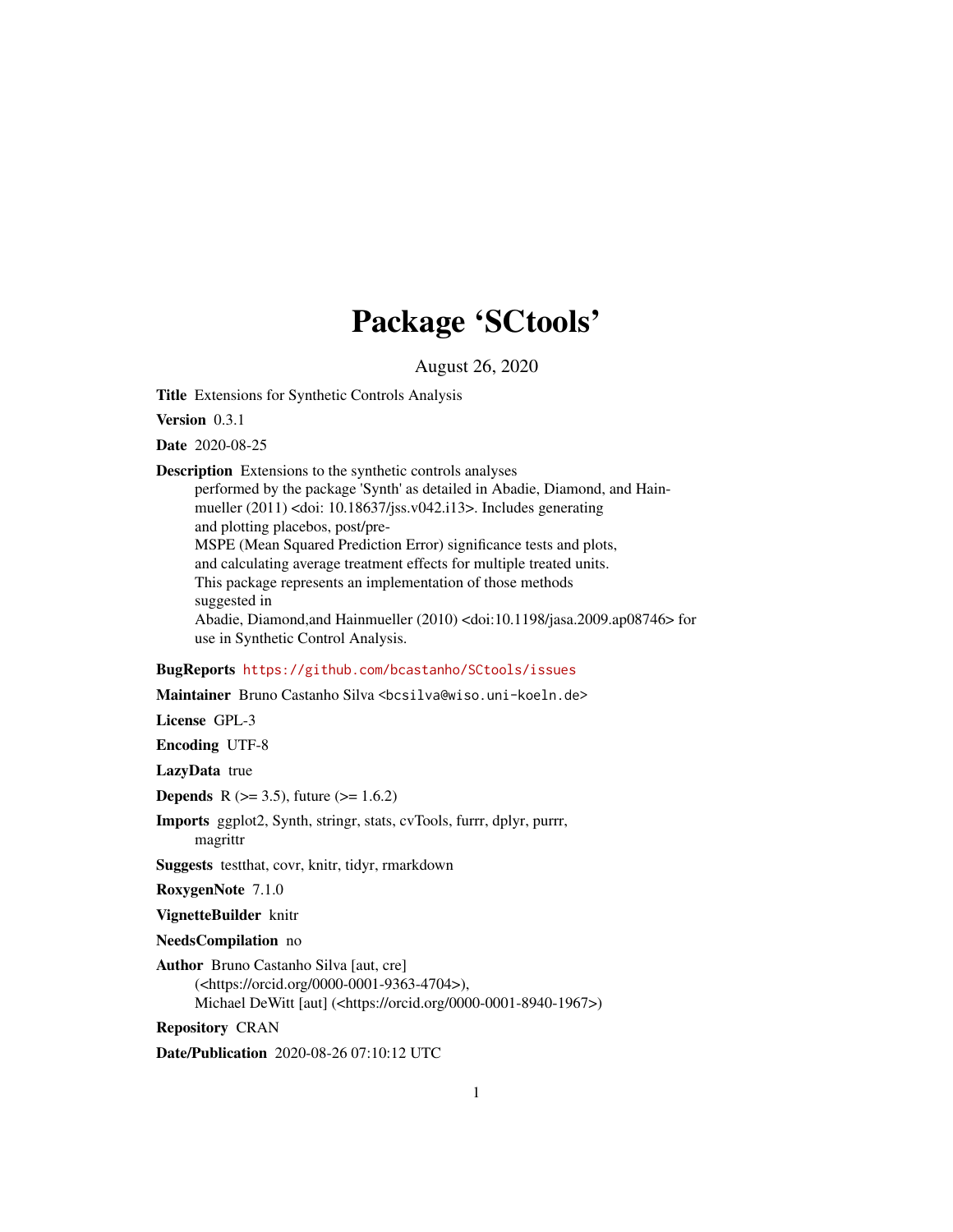## <span id="page-1-0"></span>R topics documented:

| Index | 18 |
|-------|----|

SCtools-package *SCTools: Tools for Synthetic Control Methods*

#### Description

A set of functions to extend the synthetic controls analyses performed by the package 'Synth'. Includes generating and plotting placebos, significance tests and plots, and calculating average treatment effects for multiple treated units.

#### Details

It has several goals:

- Allow easy generation of placebos
- Generate figures for inference on SCM outputs
- Extend the existing Synth package

#### Author(s)

Maintainer: Bruno Castanho Silva <br/>bcsilva@wiso.uni-koeln.de> [\(ORCID\)](https://orcid.org/0000-0001-9363-4704)

#### Authors:

• Michael DeWitt <me.dewitt.jr@gmail.com> [\(ORCID\)](https://orcid.org/0000-0001-8940-1967)

### See Also

Useful links:

• Report bugs at <https://github.com/bcastanho/SCtools/issues>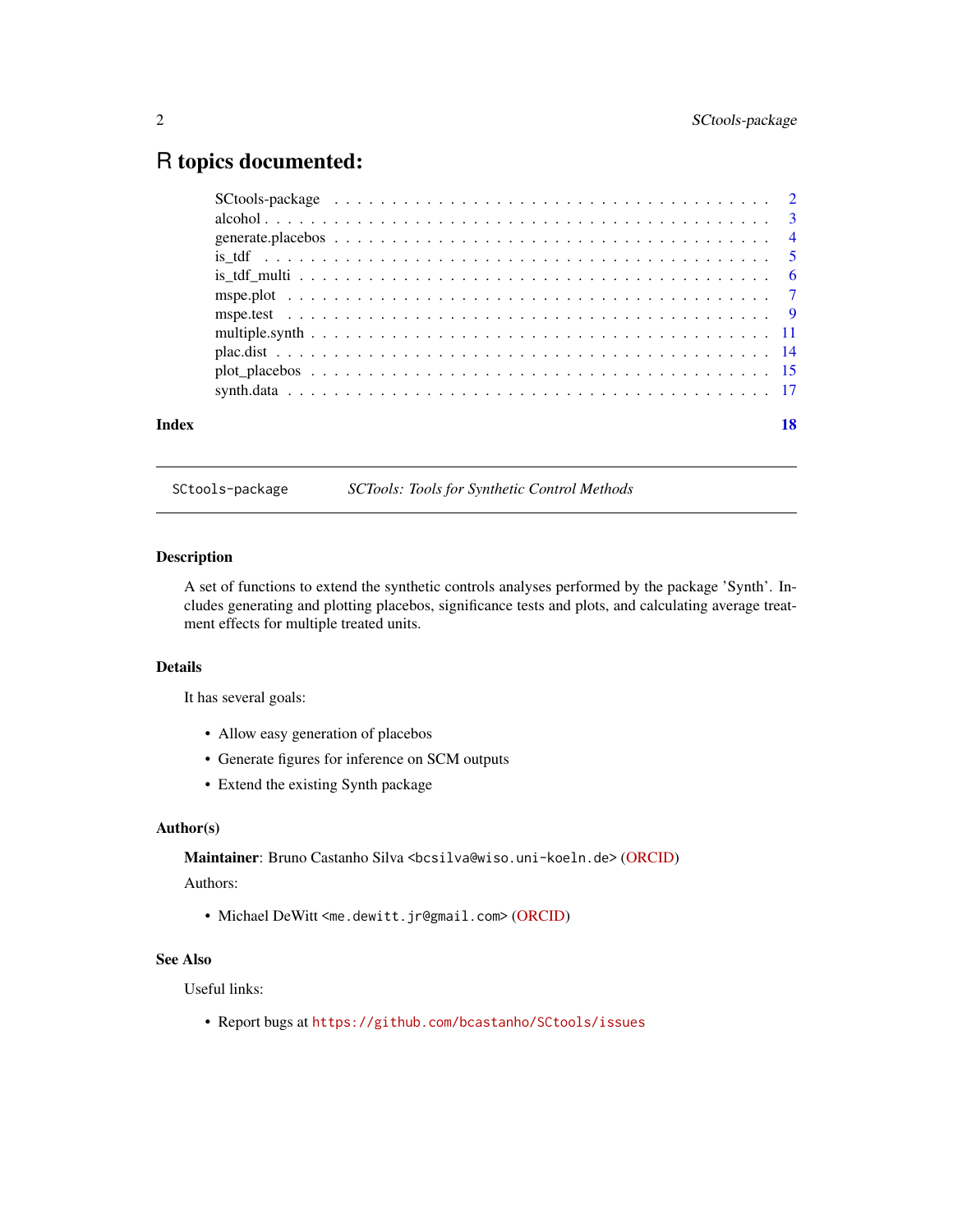<span id="page-2-0"></span>

This data set has been compiled from data from the World Health Organization (WHO) and the World Bank (WB). The primary purpose was to investigate the effects of policy changes in the Russian Federation enacted in 2003 around alcohol consumption. This is an excellent case study for SCM approaches to be used. You can read more about the policy changes at [https://www.](https://www.theguardian.com/world/2019/oct/01/russian-alcohol-consumption-down-40-since-2003-who) [theguardian.com/world/2019/oct/01/russian-alcohol-consumption-down-40-since-2003-who](https://www.theguardian.com/world/2019/oct/01/russian-alcohol-consumption-down-40-since-2003-who)

#### Usage

alcohol

#### Format

a data.frame with 5107 rows and 8 columns:

country\_name The name of the country

year year

consumption Alcohol consumption per capita (liters/person); all types

country\_code Three letter country code

labor\_force\_participation\_rate Labor force participation rate, total (percent of total population ages 15+)

mobile\_cellular\_subscriptions Mobile cellular subscriptions (per 100 people)

inflation Inflation, consumer prices (annual percent)

manufacturing Manufacturing, value added (percent of GDP)

country\_num The country number

#### Details

WHO data available at <https://apps.who.int/gho/data/node.main.A1039?lang=en>. WB data available at <https://data.worldbank.org/>.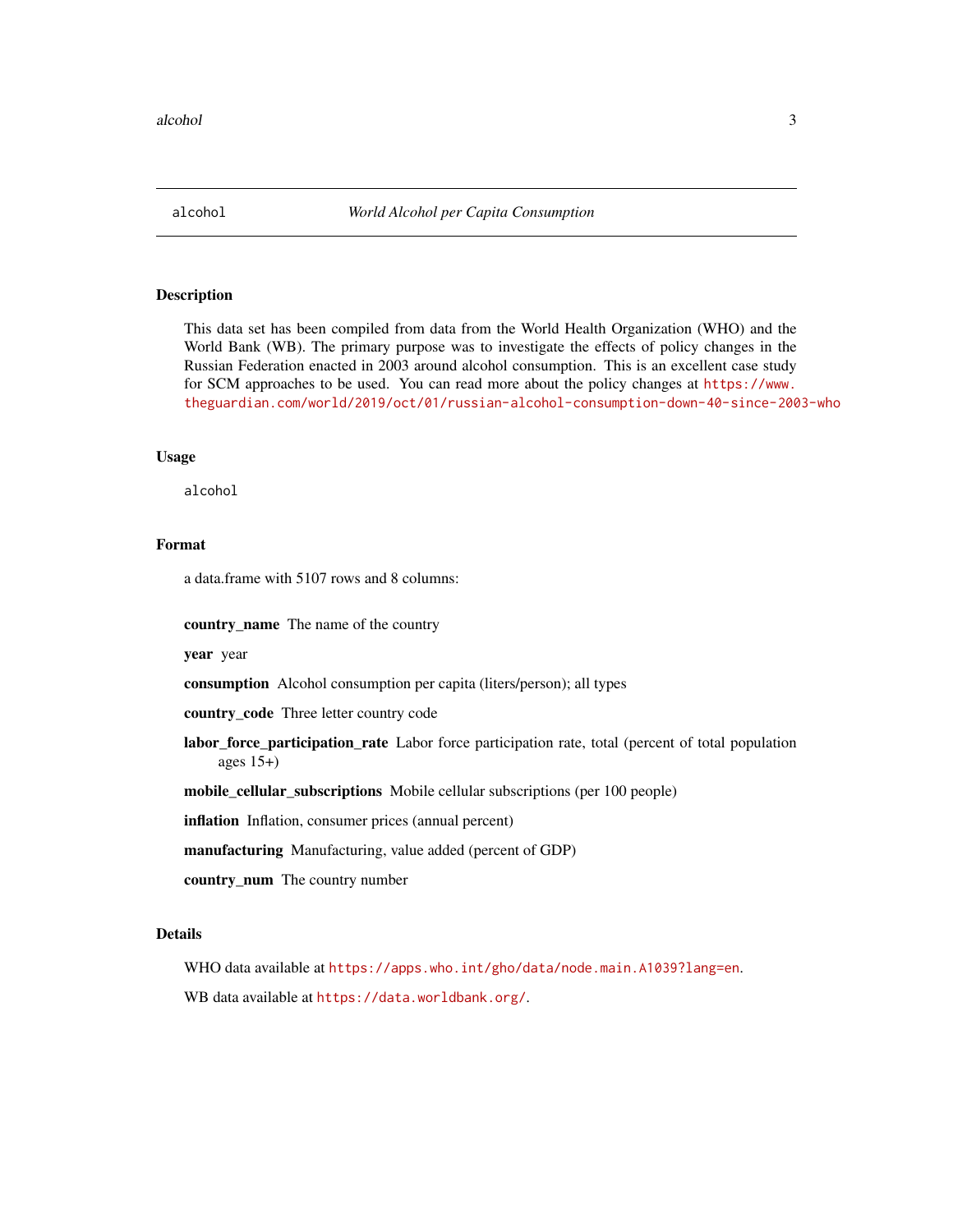<span id="page-3-1"></span><span id="page-3-0"></span>

Constructs a synthetic control unit for each unit in the donor pool of an implementation of the synthetic control method for a single treated unit. Used for placebo tests (see [plot\\_placebos,](#page-14-1) [mspe.test,](#page-8-1) [mspe.plot\)](#page-6-1) to assess the strength and significance of a causal inference based on the synthetic control method. On placebo tests, see Abadie and Gardeazabal (2003), and Abadie, Diamond, and Hainmueller (2010, 2011, 2014).

#### Usage

```
generate.placebos(
  dataprep.out,
  synth.out,
  Sigf.ipop = 5,
  strategy = "sequential"
\lambdagenerate_placebos(
  dataprep.out,
  synth.out,
  Sigf.ipop = 5,
  strategy = "sequential"
)
```
#### Arguments

| dataprep.out | A data.prep object produced by the dataprep command                                                                                                                        |
|--------------|----------------------------------------------------------------------------------------------------------------------------------------------------------------------------|
| synth.out    | A synthout object produced by the synth command                                                                                                                            |
| Sigf.ipop    | The Precision setting for the ipop optimization routine. Default of 5.                                                                                                     |
| strategy     | The processing method you wish to use "sequential" or "multiprocess". Use<br>"multiprocess" to parallelize operations and reduce computing time. Default is<br>sequential. |

#### Value

df Data frame with outcome data for each control unit and their respective synthetic control and for the original treated and its control

mspe.placs Mean squared prediction error for the pretreatment period for each placebo

- t0 First time unit in time.optimize.ssr
- t1 First time unit after the highest value in time.optimize.ssr
- tr Unit number of the treated unit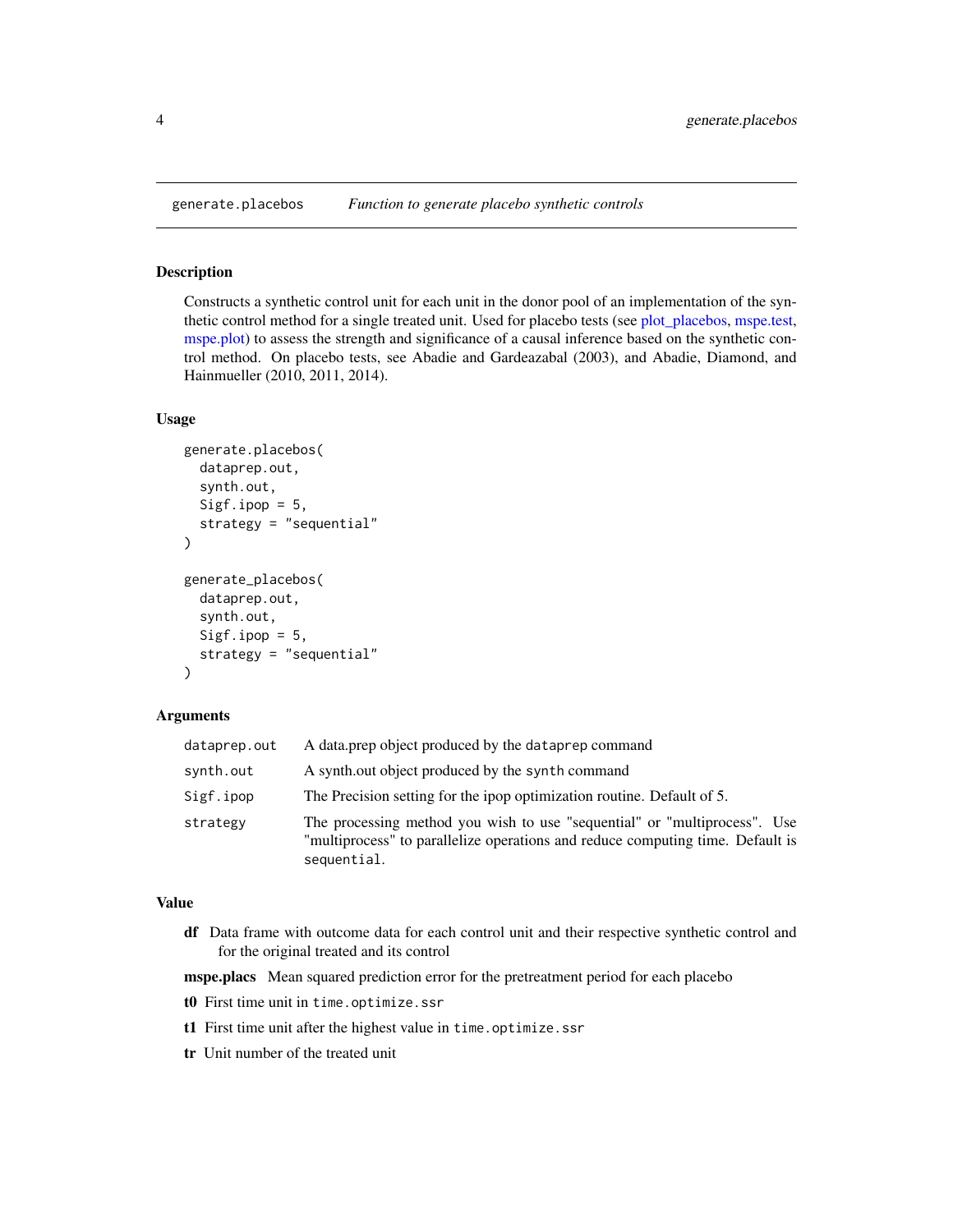<span id="page-4-0"></span> $is\_tdf$  5

names.and.numbers Dataframe with two columns showing all unit numbers and names from control units

n Number of control units

treated.name Unit name of the treated unit

loss.v Pretreatment MSPE of the treated unit's synthetic control

#### Examples

```
## Not run: ## Example with toy data from Synth
library(Synth)
# Load the simulated data
data(synth.data)
# Execute dataprep to produce the necessary matrices for synth
dataprep.out<-
 dataprep(
    foo = synth.data,
   predictors = c("X1"),
   predictors.op = "mean",
   dependent = "Y",
   unit.variable = "unit.num",
    time.variable = "year",
   special.predictors = list(
     list("Y", 1991, "mean")
    ),
    treatment.identifier = 7,
    controls.identifier = c(29, 2, 13, 17),time.predictors.prior = c(1984:1989),
    time.optimize.ssr = c(1984:1990),
   unit.names.variable = "name",
    time.plot = 1984:1996
\mathcal{L}# run the synth command to create the synthetic control
synth.out <- synth(dataprep.out, Sigf.ipop=2)
## run the generate.placebos command to reassign treatment status
## to each unit listed as control, one at a time, and generate their
## synthetic versions. Sigf.ipop = 2 for faster computing time.
## Increase to the default of 5 for better estimates.
tdf <- generate.placebos(dataprep.out, synth.out, Sigf.ipop = 2)
## End(Not run)
```
is\_tdf *Test if the object is a tdf object*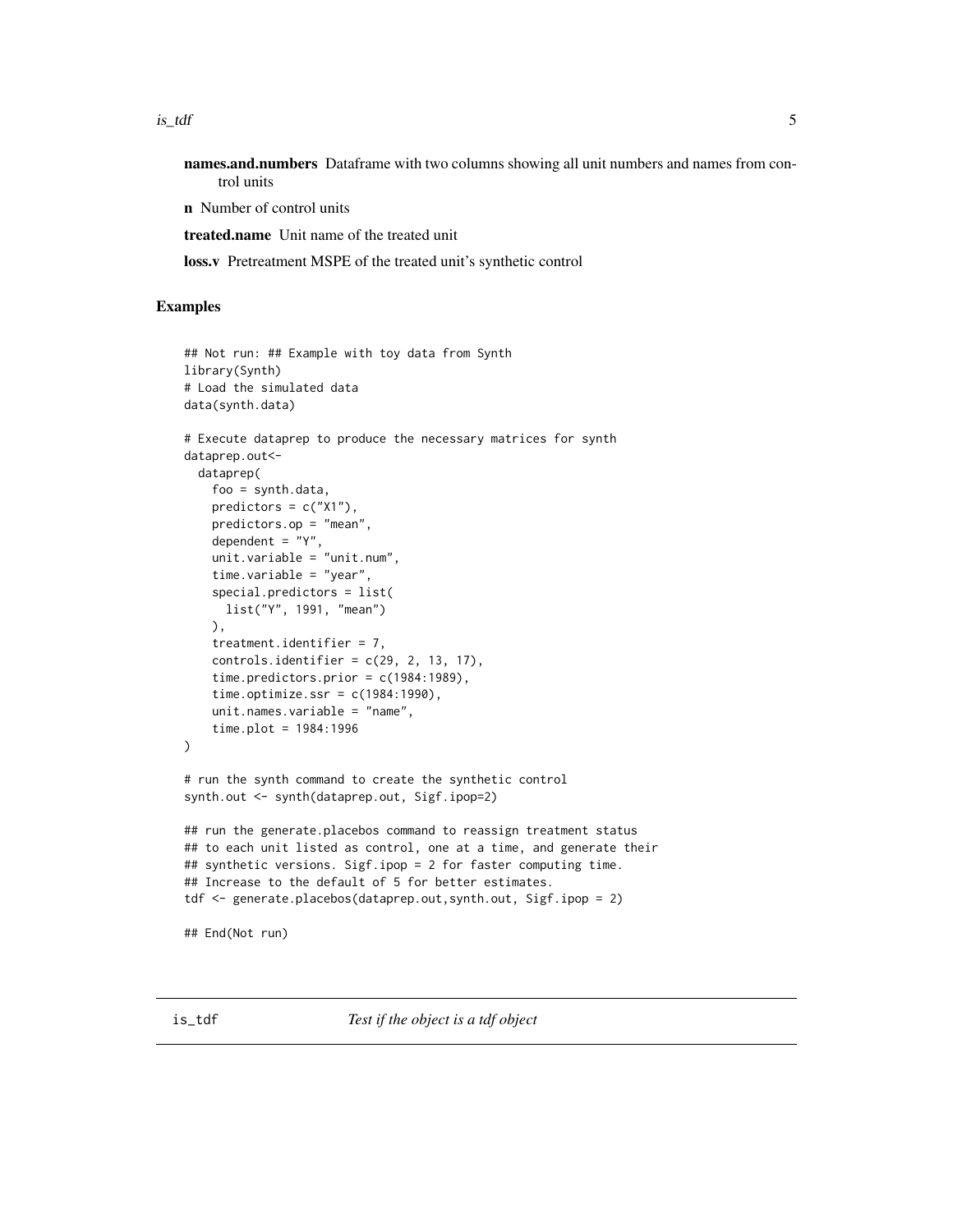<span id="page-5-0"></span>This function returns 'TRUE' for the object returned from the generate.placebos function. and 'FALSE' for all other objects, including regular data frames.

#### Usage

is\_tdf(x)

#### Arguments

x An object

#### Value

'TRUE' if the object inherits from the 'tdf' class.

is\_tdf\_multi *Test if the object is a tdf\_multi object*

#### Description

This function returns 'TRUE' for the object returned from the multiple.synth function. and 'FALSE' for all other objects, including regular data frames.

#### Usage

is\_tdf\_multi(x)

#### Arguments

x An object

#### Value

'TRUE' if the object inherits from the 'tdf\_multi' class.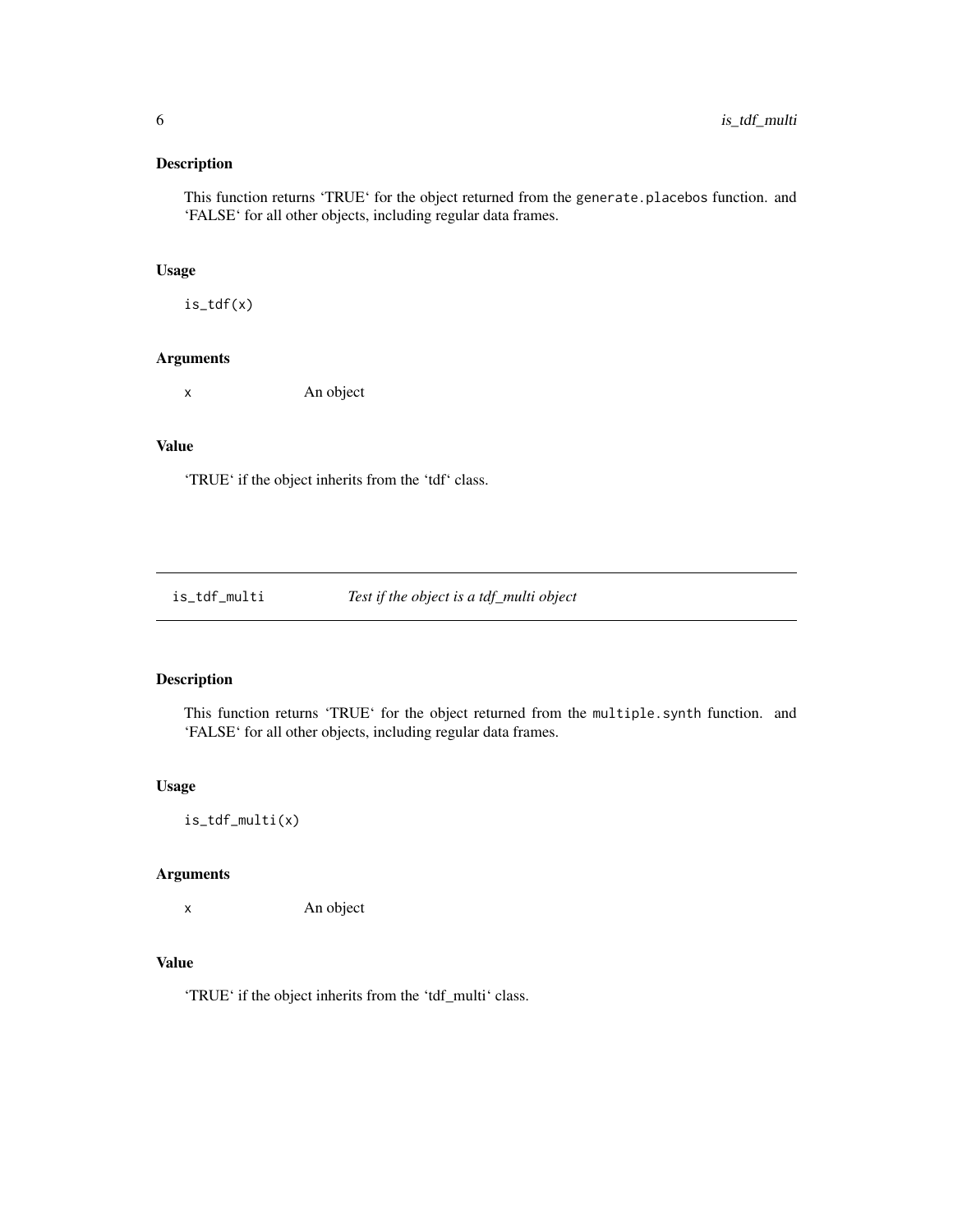<span id="page-6-1"></span><span id="page-6-0"></span>

Plots the post/pre-treatment mean square prediction error ratio for the treated unit and placebos.

#### Usage

```
mspe.plot(
  tdf,
  discard.extreme = FALSE,
 mspe.limit = 20,
 plot.hist = FALSE,
  title = NULL,
 xlab = "Post/Pre MSPE ratio",
 ylab = NULL
\mathcal{L}mspe_plot(
  tdf,
 discard.extreme = FALSE,
 mspe.limit = 20,
 plot.hist = FALSE,
  title = NULL,
 xlab = "Post/Pre MSPE ratio",
 ylab = NULL
)
```
#### Arguments

| tdf             | An object constructed by generate.placebos.                                                                                                                                                                                                                        |
|-----------------|--------------------------------------------------------------------------------------------------------------------------------------------------------------------------------------------------------------------------------------------------------------------|
| discard.extreme |                                                                                                                                                                                                                                                                    |
|                 | Logical. Whether or not placebos with high pre-treatement MSPE should be<br>excluded from the plot.                                                                                                                                                                |
| mspe.limit      | Numerical. Used if discard. extreme is TRUE. It indicates how many times the<br>pretreatment MSPE of a placebo should be higher than that of the treated unit to<br>be considered extreme and discarded. Default is 20.                                            |
| plot.hist       | Logical. If FALSE, a dotplot with each unit name and its post/pre treatment<br>MSPE ratio is produced. If TRUE, a histogram is produced, with the frequency<br>of each ratio. Should be set to TRUE when there are many controls, to make<br>visualization easier. |
| title           | Character. Optional. Title of the plot.                                                                                                                                                                                                                            |
| xlab            | Character. Optional. Label of the x axis.                                                                                                                                                                                                                          |
| ylab            | Character. Optional. Label of the y axis.                                                                                                                                                                                                                          |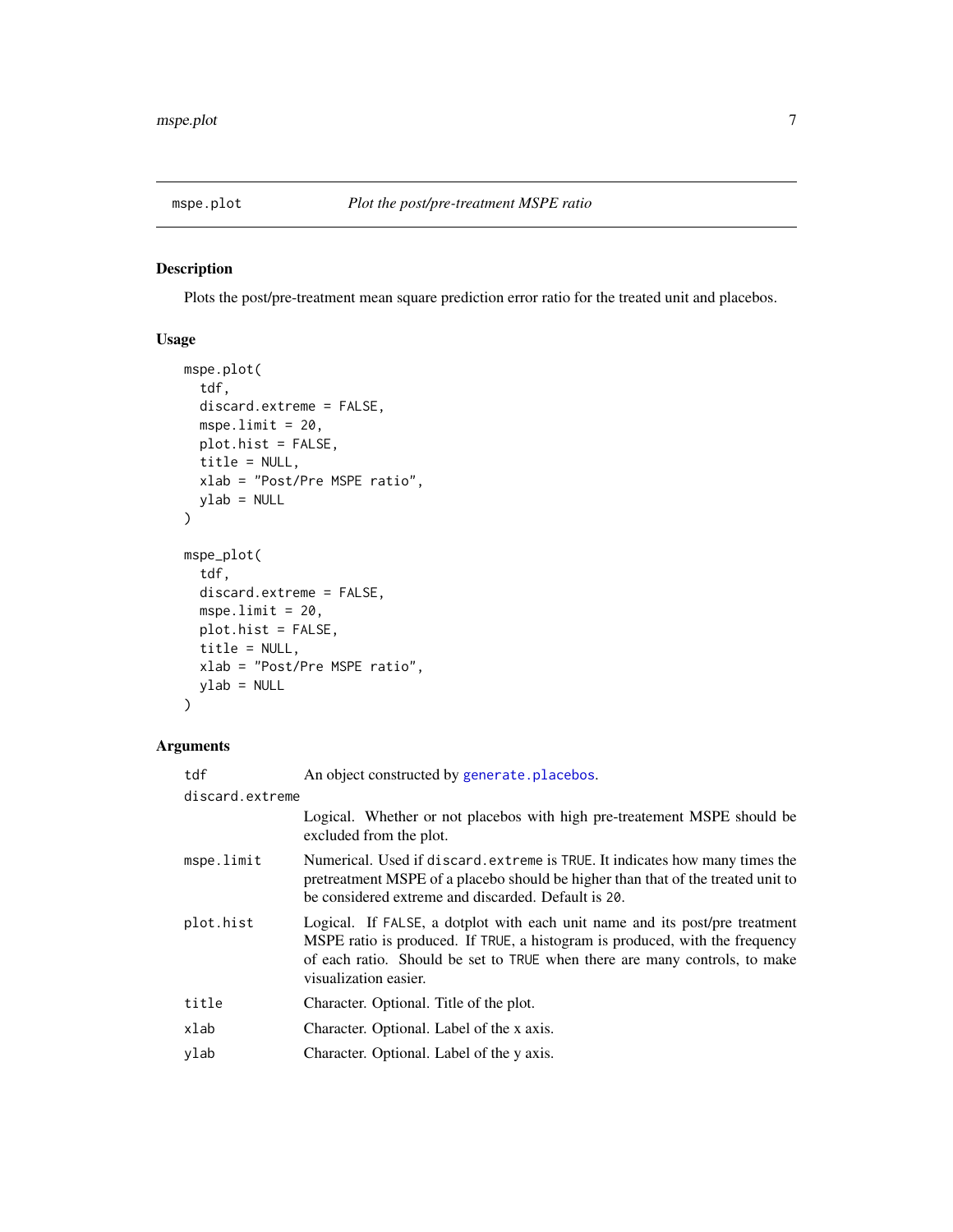#### <span id="page-7-0"></span>Details

Post/pre-treatement mean square prediction error ratio is the difference between the observed outcome of a unit and its synthetic control, before and after treatement. A higher ratio means a small pretreatment prediction error (a good synthetic control), and a high post-treatment MSPE, meaning a large difference between the unit and its synthetic control after the intervention. By calculating this ratio for all placebos, the test can be interpreted as looking at how likely the result obtained for a single treated case with a synthetic control analysis could have occurred by chance given no treatement. For more detailed description, see Abadie, Diamond, and Hainmueller (2011, 2014).

#### References

Abadie, A., Diamond, A., Hainmueller, J. (2014). Comparative Politics and the Synthetic Control Method. American Journal of Political Science Forthcoming 2014.

Synthetic : An R Package for Synthetic Control Methods in Comparative Case Studies. Journal of Statistical Software 42 (13) 1–17.

Abadie, A., Diamond, A., Hainmueller, J. (2011). Synth: An R Package for Synthetic Control Methods in Comparative Case Studies. Journal of Statistical Software 42 (13) 1–17.

Abadie A, Diamond A, Hainmueller J (2010). Synthetic Control Methods for Comparative Case Studies: Estimating the Effect of California's Tobacco Control Program. Journal of the American Statistical Association 105 (490) 493–505.

#### See Also

[generate.placebos](#page-3-1), [mspe.test](#page-8-1), [plot\\_placebos](#page-14-1), [synth](#page-0-0)

```
## Not run: ## Example with toy data from 'Synth'
library(Synth)
# Load the simulated data
data(synth.data)
# Execute dataprep to produce the necessary matrices for 'Synth'
dataprep.out<-
 dataprep(
   foo = synth.data,
   predictors = c("X1"),
   predictors.op = "mean",
   dependent = "Y",unit.variable = "unit.num",
    time.variable = "year",
    special.predictors = list(
     list("Y", 1991, "mean")
   ),
    treatment.identifier = 7,
    controls.identifier = c(29, 2, 13, 17),time.predictors.prior = c(1984:1989),
    time.optimize.ssr = c(1984:1990),
   unit.names.variable = "name",
```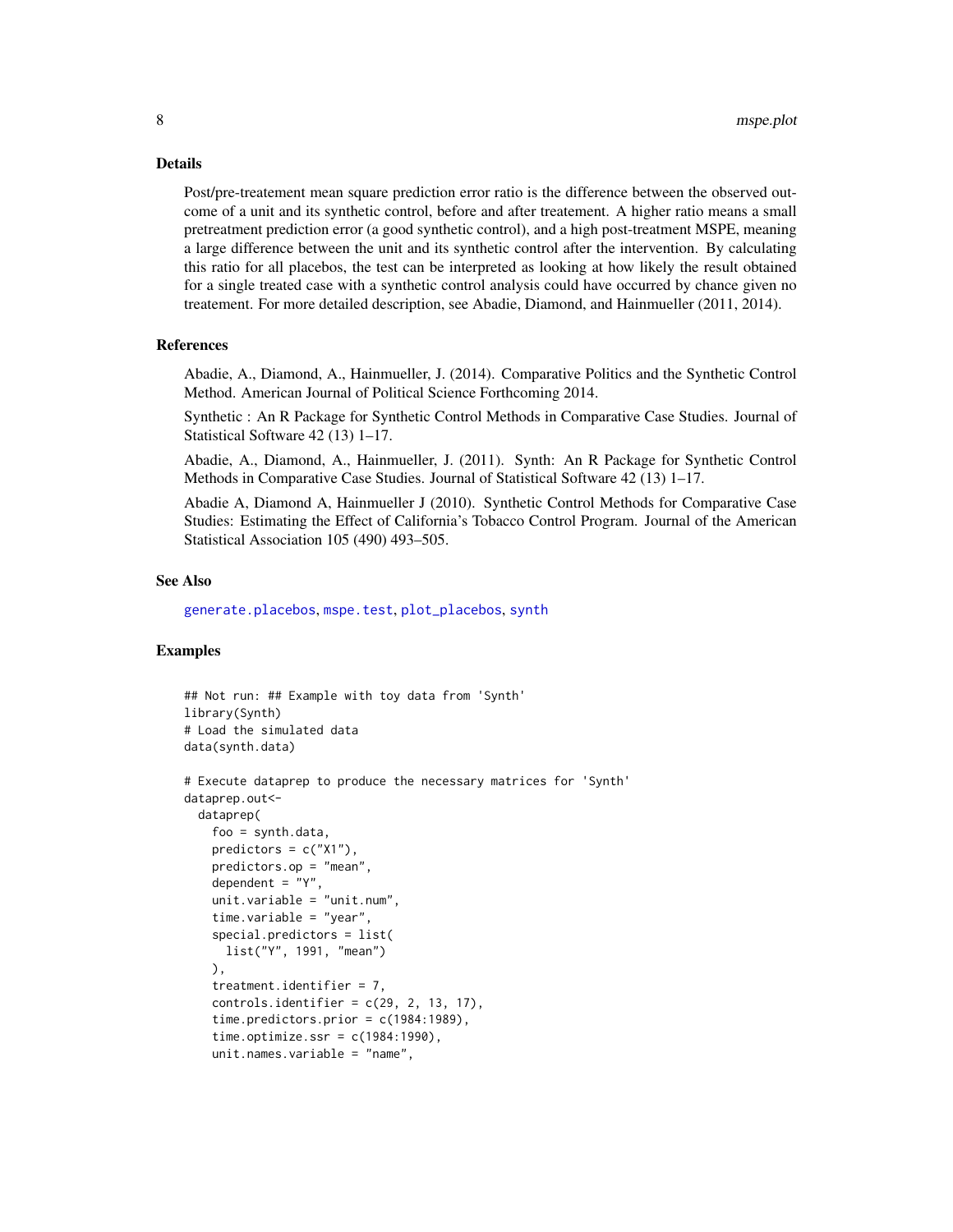<span id="page-8-0"></span>mspe.test 9

```
time.plot = 1984:1996
)
# run the synth command to create the synthetic control
synth.out <- synth(dataprep.out, Sigf.ipop=2)
## run the generate.placebos command to reassign treatment status
## to each unit listed as control, one at a time, and generate their
## synthetic versions. Sigf.ipop = 2 for faster computing time.
## Increase to the default of 5 for better estimates.
tdf <- generate.placebos(dataprep.out, synth.out, Sigf.ipop = 2)
## Test how extreme was the observed treatment effect given the placebos:
ratio <- mspe.test(tdf)
ratio$p.val
mspe.plot(tdf, discard.extreme = FALSE)
## End(Not run)
```
<span id="page-8-1"></span>mspe.test *Function to compute the post/pre treatment MSPE ratio for the treated unit and placebos*

#### **Description**

Computes the post/pre treatement mean square prediction error ratio for a treated unit in a synthetic control analysis and all placebos produced with [generate.placebos](#page-3-1). Returns a matrix with ratios and a p-value of how extreme the treated unit's ratio is in comparison with that of placebos. Equivalent to a significance testing of a synthetic controls result.

#### Usage

```
mspe.test(tdf, discard.extreme = FALSE, mspe.limit = 20)
mspe_test(tdf, discard.extreme = FALSE, mspe.limit = 20)
```
#### Arguments

| tdf             | An object constructed by generate. placebos                                                                                                                                                                             |
|-----------------|-------------------------------------------------------------------------------------------------------------------------------------------------------------------------------------------------------------------------|
| discard.extreme |                                                                                                                                                                                                                         |
|                 | Logical. Whether or not placebos with high pre-treatement MSPE should be<br>excluded from the count and significance testing.                                                                                           |
| mspe.limit      | Numerical. Used if discard. extreme is TRUE. It indicates how many times the<br>pretreatment MSPE of a placebo should be higher than that of the treated unit to<br>be considered extreme and discarded. Default is 20. |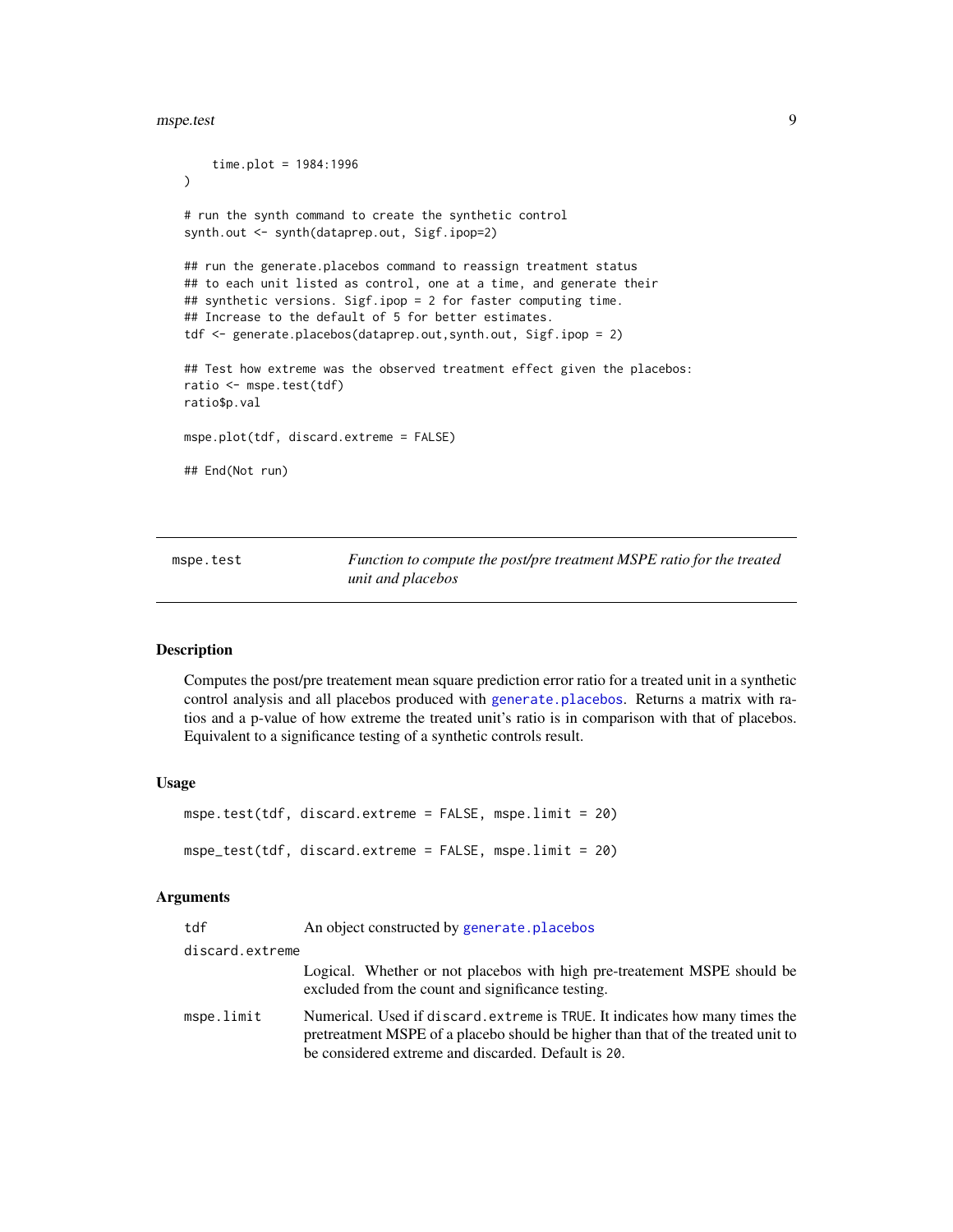#### <span id="page-9-0"></span>Details

Post/pre-treatement mean square prediction error ratio is the difference between the observed outcome of a unit and its synthetic control, before and after treatement. A higher ratio means a small pre-treatment prediction error (a good synthetic control), and a high post-treatment MSPE, meaning a large difference between the unit and its synthetic control after the intervention. By calculating this ratio for all placebos, the test can be interpreted as looking at how likely the result obtained for a single treated case with a synthetic control analysis could have occurred by chance given no treatement. For more detailed description, see Abadie, Diamond, and Hainmueller (2011, 2014).

#### Value

- p.val The p-value of the treated unit post/pre MSPE ratio. It is the proportion of units (placebos and treated) that have a ratio equal or higher that of the treated unit
- test Dataframe with two columns. The first is the post/pre MSPE ratio for each unit. The second indicates unit names

#### See Also

[generate.placebos](#page-3-1), [mspe.plot](#page-6-1), [synth](#page-0-0)

```
## Not run: ## Example with toy data from 'Synth'
library(Synth)
# Load the simulated data
data(synth.data)
# Execute dataprep to produce the necessary matrices for 'Synth'
dataprep.out<-
 dataprep(
   foo = synth.data,
   predictors = c("X1"),
   predictors.op = "mean",
   dependent = "Y",unit.variable = "unit.num",
    time.variable = "year",
    special.predictors = list(
     list("Y", 1991, "mean")
   ),
   treatment.identifier = 7,
   controls.identifier = c(29, 2, 13, 17),time.predictors.prior = c(1984:1989),
    time.optimize.ssr = c(1984:1990),
   unit.names.variable = "name",
    time.plot = 1984:1996
)
# run the synth command to create the synthetic control
```

```
synth.out <- synth(dataprep.out, Sigf.ipop=2)
```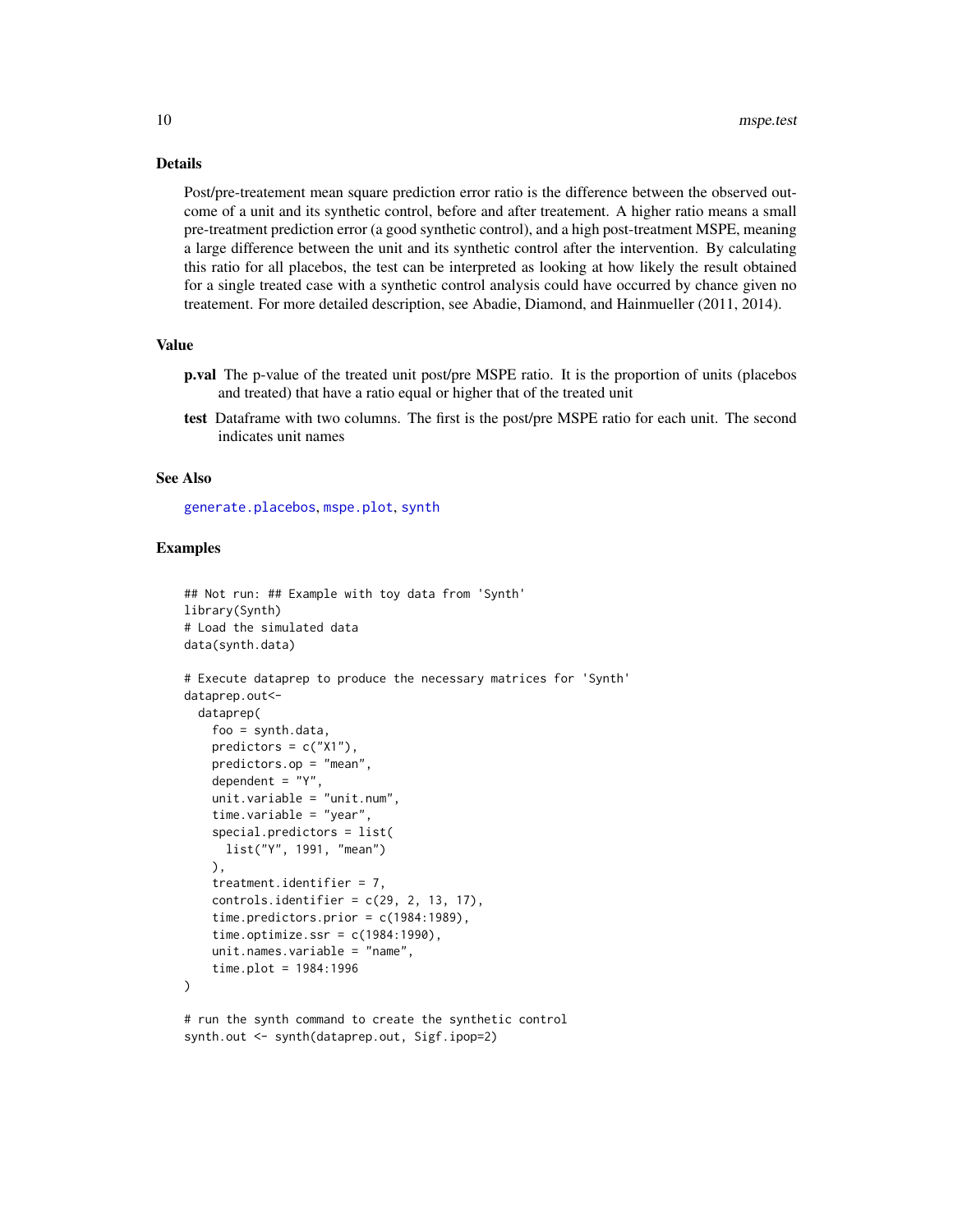#### <span id="page-10-0"></span>multiple.synth 11

```
## run the generate.placebos command to reassign treatment status
## to each unit listed as control, one at a time, and generate their
## synthetic versions. Sigf.ipop = 2 for faster computing time.
## Increase to the default of 5 for better estimates.
tdf <- generate.placebos(dataprep.out, synth.out, Sigf.ipop = 2)
## Test how extreme was the observed treatment effect given the placebos:
ratio <- mspe.test(tdf)
ratio$p.val
mspe.plot(tdf, discard.extreme = FALSE)
## End(Not run)
```
<span id="page-10-1"></span>multiple.synth *Function to Apply Synthetic Controls to Multiple Treated Units*

#### Description

Generates one synthetic control for each treated unit and calculates the difference between the treated and the synthetic control for each. Returns a vector with outcome values for the synthetic controls, a plot of average treatment effects, and if required generates placebos out of the donor pool to be used in conjunction with [plac.dist](#page-13-1). All arguments are the same used for [dataprep](#page-0-0) in the [Synth](#page-0-0) package, except for treated.units, treatment.time, and [generate.placebos](#page-3-1).

#### Usage

```
multiple.synth(
  foo,
  predictors,
 predictors.op,
  dependent,
  unit.variable,
  time.variable,
  special.predictors,
  treated.units,
  control.units,
  time.predictors.prior,
  time.optimize.ssr,
  unit.names.variable,
  time.plot,
  treatment.time,
  gen.placebos = FALSE,
  strategy = "sequential",
  Sigf.ipop = 5\lambda
```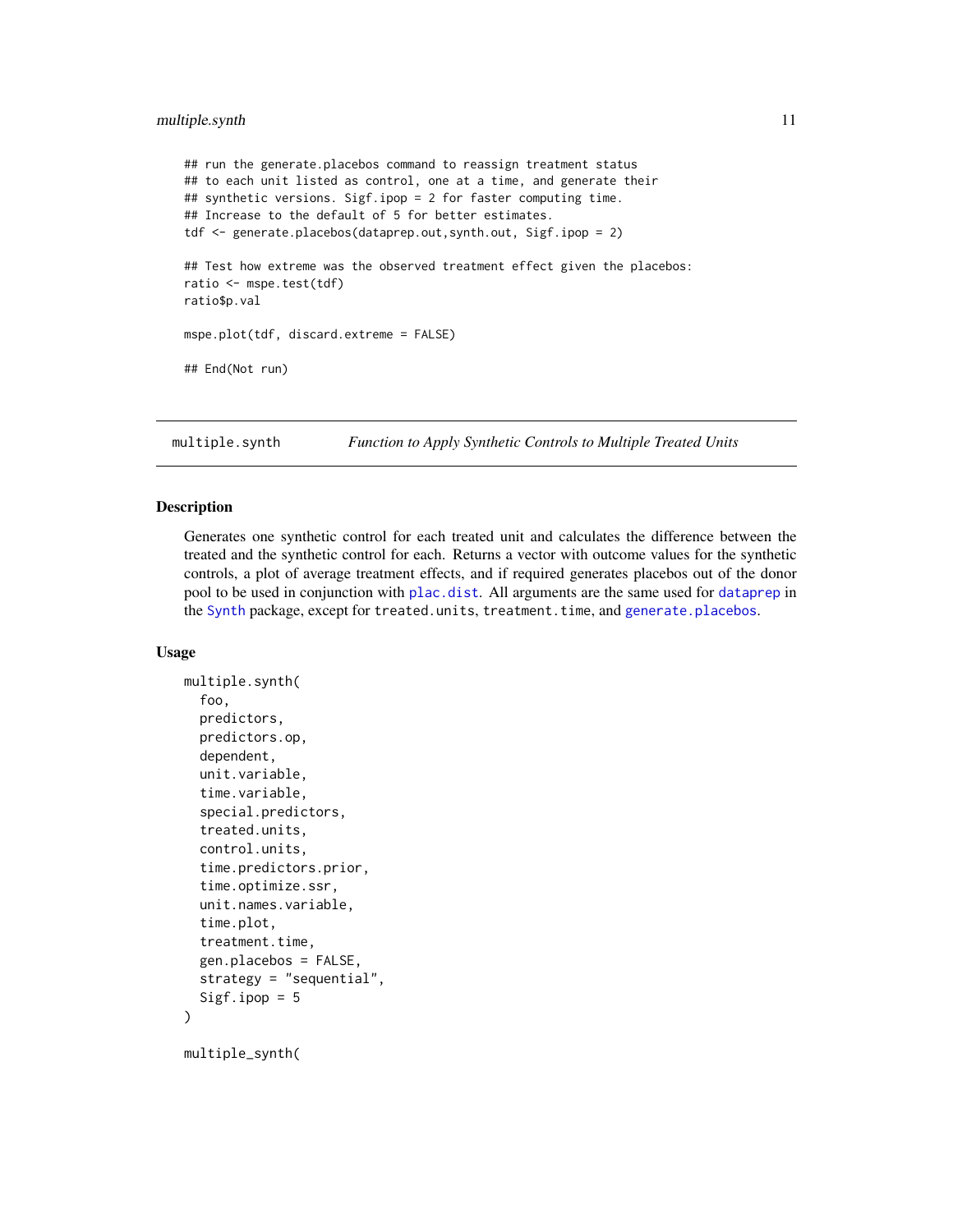```
foo,
 predictors,
 predictors.op,
  dependent,
  unit.variable,
  time.variable,
  special.predictors,
  treated.units,
  control.units,
  time.predictors.prior,
  time.optimize.ssr,
  unit.names.variable,
  time.plot,
  treatment.time,
  gen.placebos = FALSE,
 strategy = "sequential",
  Sigf.ipop = 5\mathcal{L}
```
#### Arguments

| foo                   | Dataframe with the panel data.                                                                                                                                                 |
|-----------------------|--------------------------------------------------------------------------------------------------------------------------------------------------------------------------------|
| predictors            | Vector of column numbers or column-name character strings that identifies the<br>predictors' columns. All predictors have to be numeric.                                       |
| predictors.op         | A character string identifying the method (operator) to be used on the predictors.<br>Default is mean.                                                                         |
| dependent             | The column number or a string with the column name that corresponds to the<br>dependent variable.                                                                              |
| unit.variable         | The column number or a string with the column name that identifies unit num-<br>bers. The variable must be numeric.                                                            |
| time.variable         | The column number or a string with the column name that identifies the period<br>(time) data. The variable must be numeric.                                                    |
| special.predictors    |                                                                                                                                                                                |
|                       | A list object identifying additional predictors and their pre-treatment years and<br>operators.                                                                                |
| treated.units         | A vector identifying the unit. variable numbers of the treated units.                                                                                                          |
| control.units         | A vector identifying the unit. variable numbers of the control units.                                                                                                          |
| time.predictors.prior |                                                                                                                                                                                |
|                       | A numeric vector identifying the pretreatment periods over which the values for<br>the outcome predictors should be averaged.                                                  |
| time.optimize.ssr     |                                                                                                                                                                                |
|                       | A numeric vector identifying the periods of the dependent variable over which<br>the loss function should be minimized between each treated unit and its synthetic<br>control. |
| unit.names.variable   |                                                                                                                                                                                |
|                       | The column number or string with column name identifying the variable with<br>units' names. The variable must be a character.                                                  |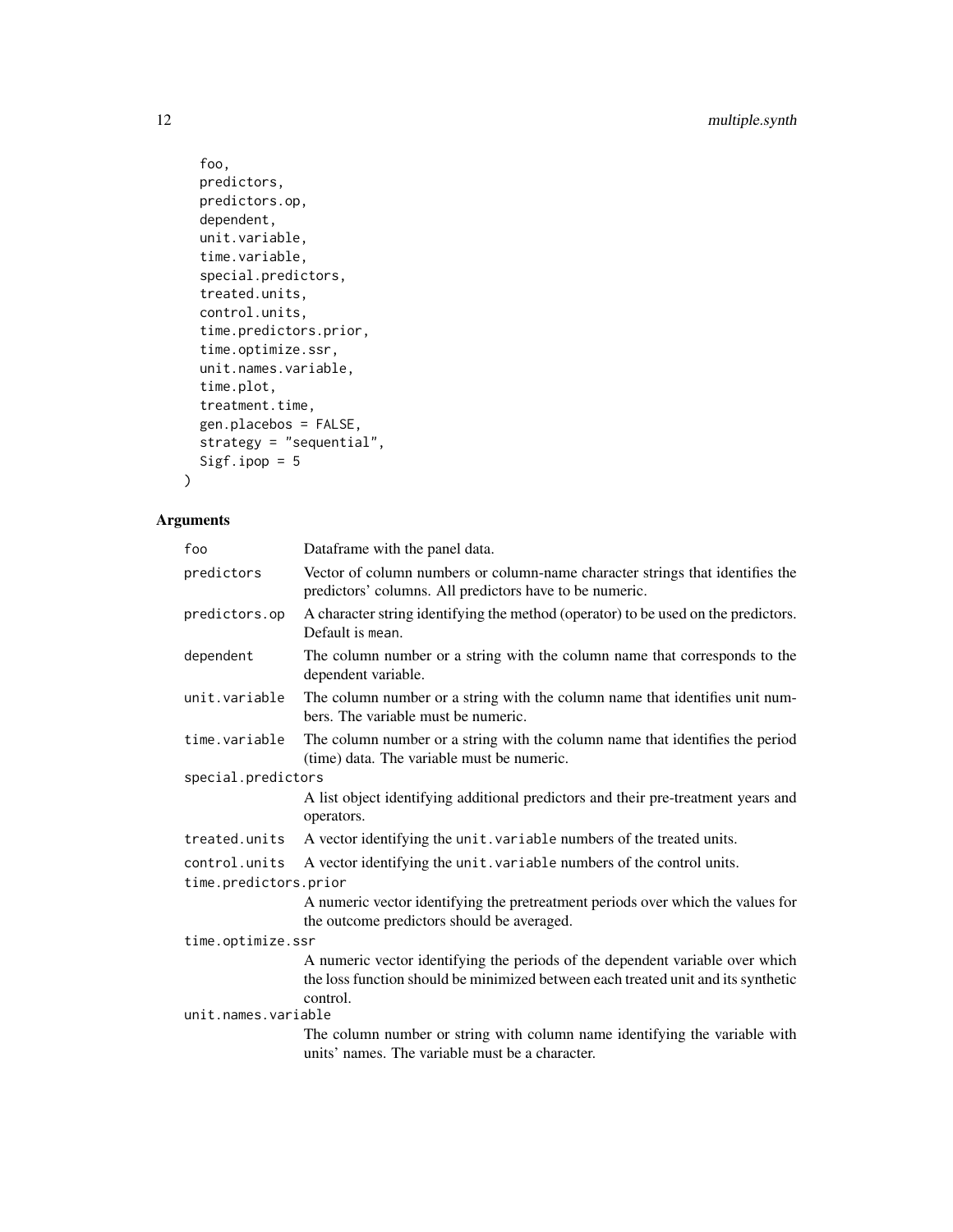#### <span id="page-12-0"></span>multiple.synth 13

| time.plot    | A vector identifying the periods over which results are to be plotted with path. plot                                                                                      |
|--------------|----------------------------------------------------------------------------------------------------------------------------------------------------------------------------|
|              | treatment. time A numeric value with the value in time. variable that marks the intervention.                                                                              |
| gen.placebos | Logical. Whether a placebo (a synthetic control) for each unit in the donor pool<br>should be constructed. Will increase computation time.                                 |
| strategy     | The processing method you wish to use "sequential" or "multiprocess". Use<br>"multiprocess" to parallelize operations and reduce computing time. Default is<br>sequential. |
| Sigf.ipop    | The Precision setting for the ipop optimization routine. Default of 5.                                                                                                     |

#### Details

The function runs [dataprep](#page-0-0) and [synth](#page-0-0) for each unit identified in treated.units. It saves the vector with predicted values for each synthetic control, to be used in estimating average treatment effects in applications of Synthetic Controls for multiple treated units.

For further details on the arguments, see the documentation of [Synth](#page-0-0).

#### Value

Data frame. Each column contains the outcome values for every time-point for one unit or its synthetic control. The last column contains the time-points.

#### Examples

library(Synth)

```
## Using the toy data from 'Synth':
```

```
data(synth.data)
set.seed(42)
multi <- multiple.synth(foo = synth.data,
                      predictors = c("X1"),
                       predictors.op = "mean",
                      dependent = "Y",unit.variable = "unit.num",
                       time.variable = "year",
                      treatment.time = 1990,
                       special.predictors = list(
                        list("Y", 1991, "mean")
                      ),
                       treated.units = c(2,7),
                       control.units = c(29, 13, 17),
                       time.predictors.prior = c(1984:1989),
                       time.optimize.ssr = c(1984:1990),
                       unit.names.variable = "name",
                       time.plot = 1984:1996, gen.placebos = FALSE,
                       Sigf.jpg## Plot with the average path of the treated units and the average of their
## respective synthetic controls:
```
multi\$p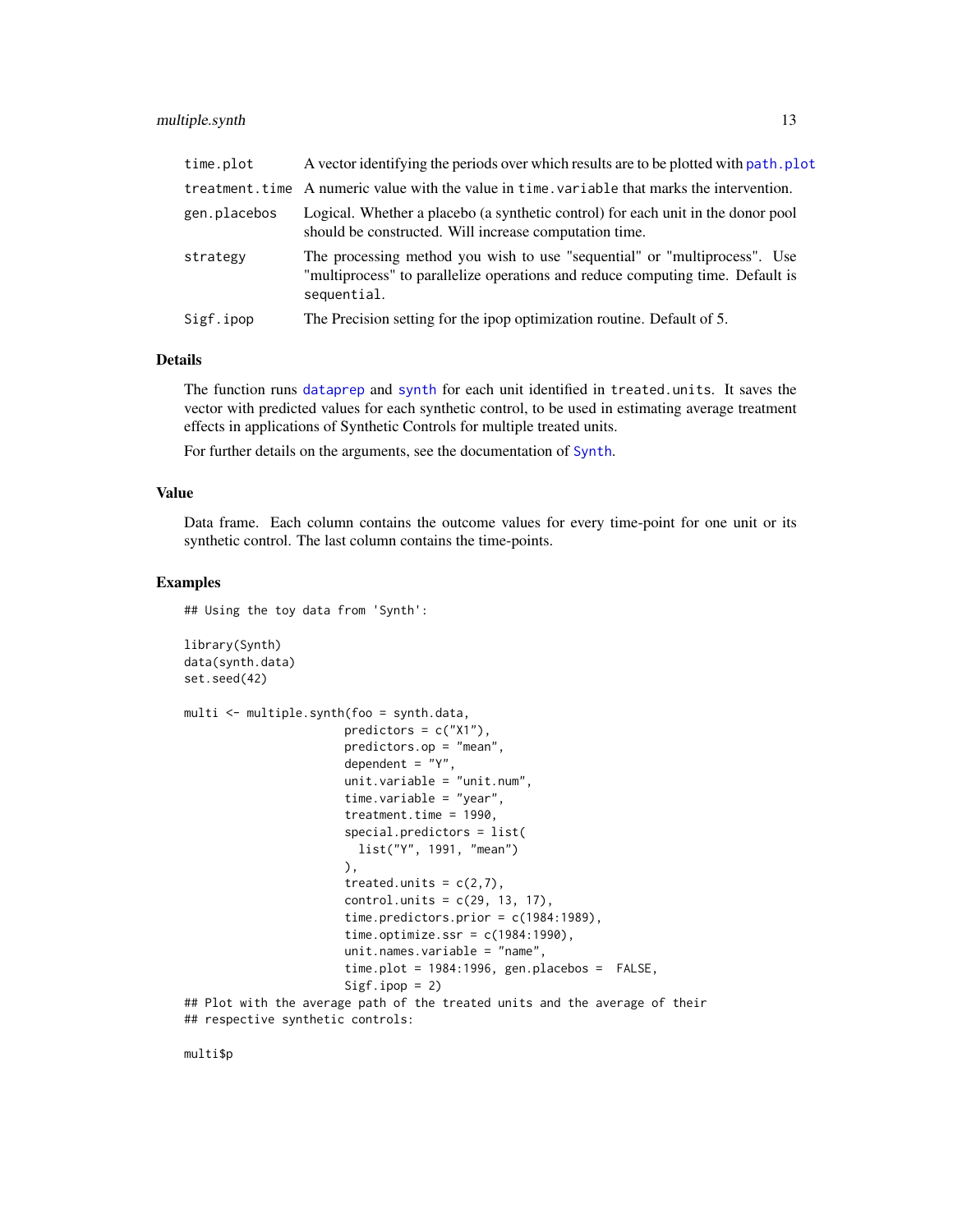<span id="page-13-1"></span><span id="page-13-0"></span>plac.dist *Plot the distribution of placebo samples for synthetic control analysis with multiple treated units.*

#### Description

Takes the output object of [multiple.synth](#page-10-1) creates a distribution of placebo average treatment effects, to test the significance of the observed ATE. Does so by sampling k placebos (where  $k =$  the number of treated units) nboots times, and calculating the average treatment effect of the k placebos each time.

#### Usage

plac.dist(multiple.synth, nboots = 500)

```
plac_dist(multiple.synth, nboots = 500)
```
#### Arguments

|  |  | multiple.synth multiple.synthAn object returned by the function multiple.synth |  |
|--|--|--------------------------------------------------------------------------------|--|
|--|--|--------------------------------------------------------------------------------|--|

nboots Number of bootstrapped samples of placebos to take. Default is 500. It should be higher for more reliable inference.

#### Value

p The plot.

att.t The observed average treatment effect.

- df Dataframe where each row is the ATT for one bootstrapped placebo sample, used to build the distribution plot.
- p.value Proportion of bootstrapped placebo samples ATTs which are more extreme than the observed average treatment effect. Equivalent to a p-value in a two-tailed test.

```
## Not run:
## Using the toy data from Synth:
library(Synth)
data(synth.data)
set.seed(42)
## Run the function similar to the dataprep() setup:
multi <- multiple.synth(foo = synth.data,
                       predictors = c("X1", "X2", "X3"),
                       predictors.op = "mean",
                       dependent = "Y",
                       unit.variable = "unit.num",
```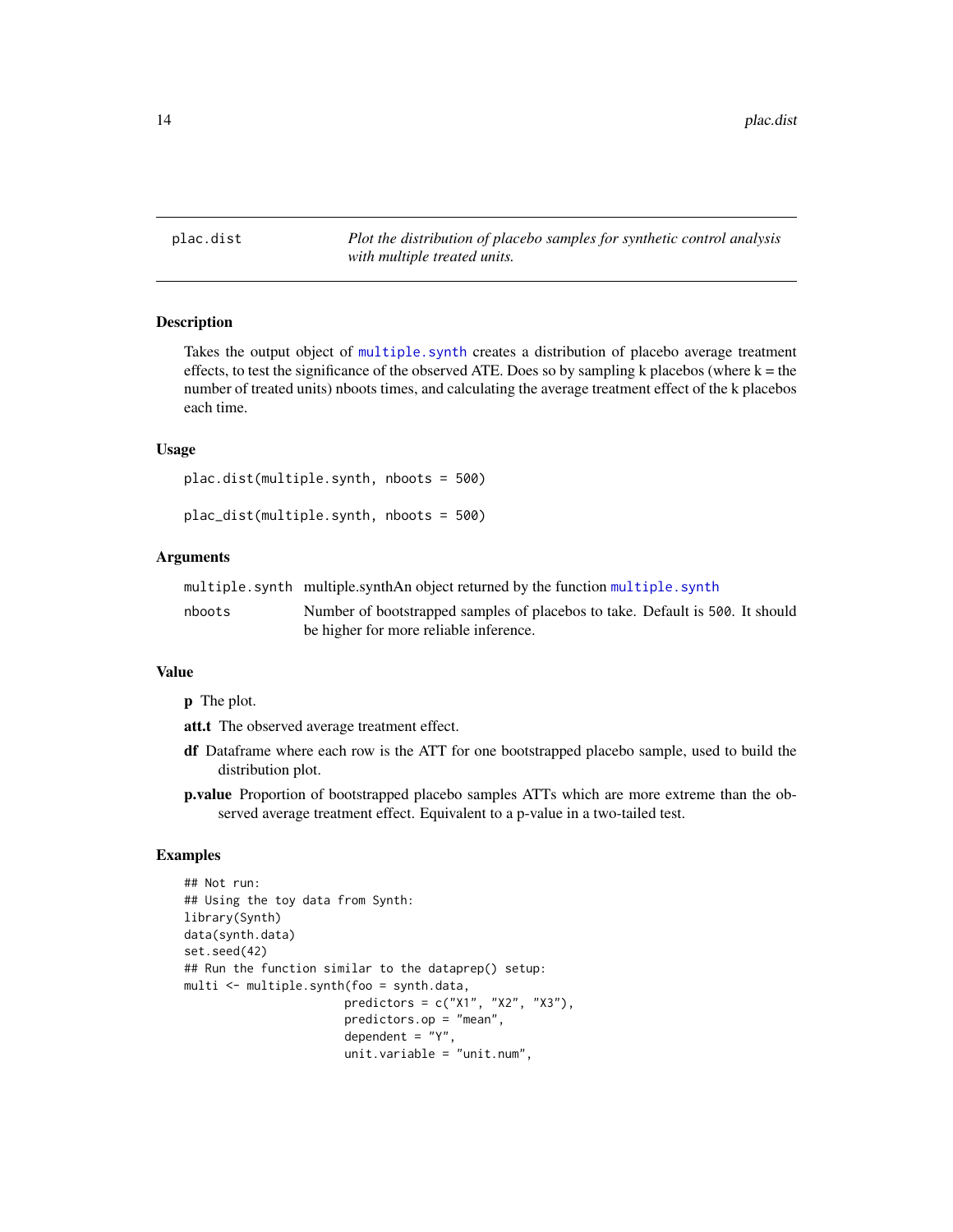```
time.variable = "year",
                       treatment.time = 1990,
                       special.predictors = list(
                         list("Y", 1991, "mean"),
                         list("Y", 1985, "mean"),
                         list("Y", 1980, "mean")
                       ),
                       treated.units = c(2,7),
                       control. units = c(29, 13, 17, 32),
                       time.predictors.prior = c(1984:1989),
                       time.optimize.ssr = c(1984:1990),
                       unit.names.variable = "name",
                       time.plot = 1984:1996, gen.placebos = TRUE, Sigf.ipop = 2,
                       strategy = 'multiprocess' )
## Plot with the average path of the treated units and the average of their
## respective synthetic controls:
multi$p
## Bootstrap the placebo units to get a distribution of placebo average
## treatment effects, and plot the distribution with a vertical line
## indicating the actual ATT:
att.test <- plac.dist(multi)
att.test$p
## End(Not run)
```
<span id="page-14-1"></span>plot\_placebos *Function to plot placebos of a synthetic control analysis*

#### Description

Creates plots with the difference between observed units and synthetic controls for the treated and control units. See Abadie, Diamond, and Hainmueller (2011).

#### Usage

```
plot_placebos(
  tdf = tdf,discard.extreme = FALSE,
  mspe.limit = 20,
  xlab = NULL,
  ylab = NULL,
  title = NULL,
  alpha.placebos = 1,
  ...
)
```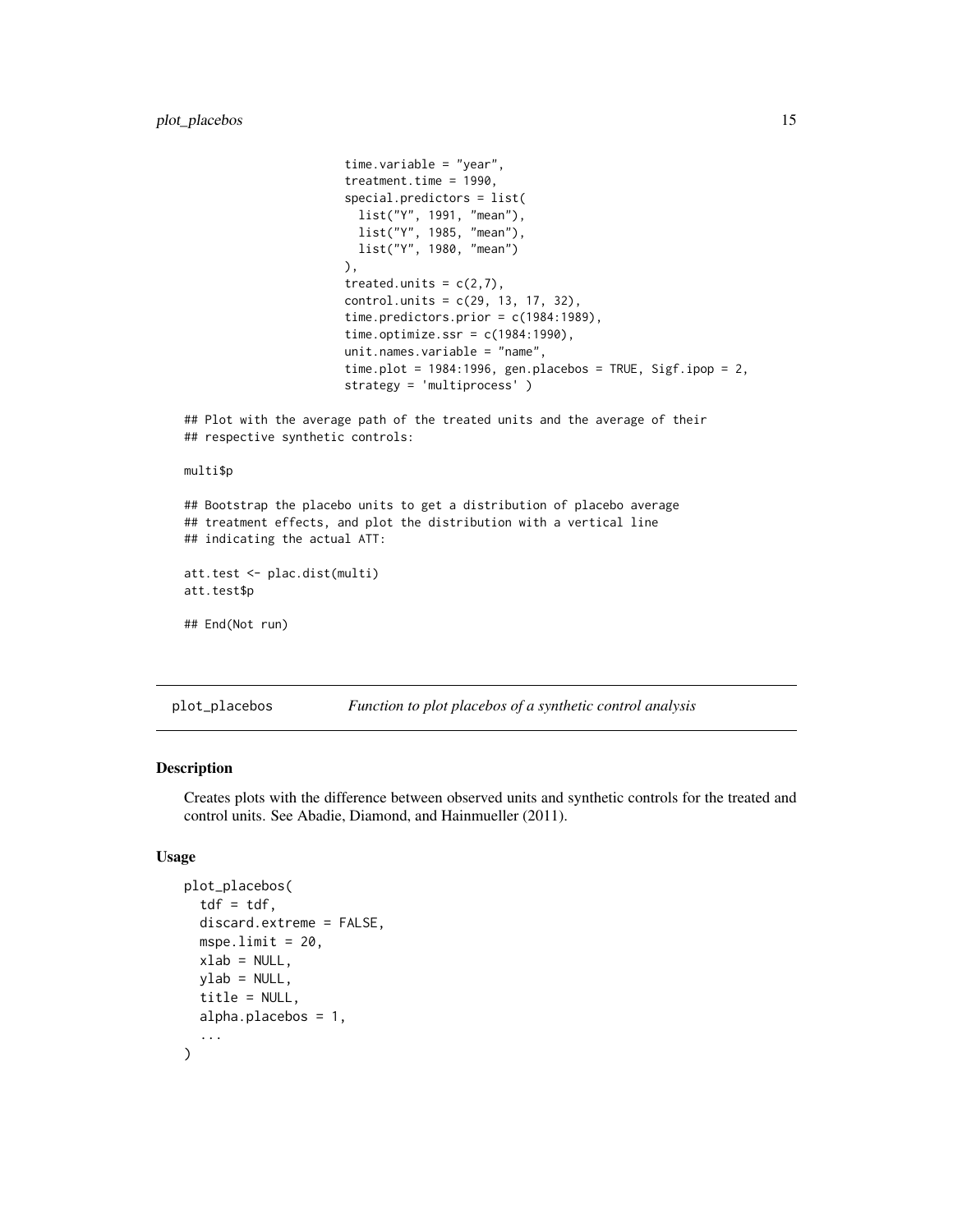#### <span id="page-15-0"></span>Arguments

| tdf             | An object with a list of outcome values for placebos, constructed by generate. placebos.                                                                                                                                 |
|-----------------|--------------------------------------------------------------------------------------------------------------------------------------------------------------------------------------------------------------------------|
| discard.extreme |                                                                                                                                                                                                                          |
|                 | Logical. Whether or not units with high pre-treatement MSPE should be ex-<br>cluded from the plot. Takes a default of FALSE.                                                                                             |
| mspe.limit      | Numerical. Used if discard. extreme is TRUE. It indicates how many times the<br>pre-treatment MSPE of a placebo should be higher than that of the treated unit<br>to be considered extreme and discarded. Default is 20. |
| xlab            | Character. Optional. Label of the x axis.                                                                                                                                                                                |
| vlab            | Character. Optional. Label of the y axis.                                                                                                                                                                                |
| title           | Character. Optional. Title of the plot.                                                                                                                                                                                  |
|                 | alpha. placebos the transparency setting, default of 1                                                                                                                                                                   |
| $\cdots$        | optional arguments (currently not used)                                                                                                                                                                                  |
|                 |                                                                                                                                                                                                                          |

#### See Also

[generate.placebos](#page-3-1), [gaps.plot](#page-0-0), [synth](#page-0-0), [dataprep](#page-0-0)

```
## Not run: ## Example with toy data from Synth
library(Synth)
# Load the simulated data
data(synth.data)
# Execute dataprep to produce the necessary matrices for synth
dataprep.out<-
  dataprep(
   foo = synth.data,
   predictors = c("X1"),
   predictors.op = "mean",
   dependent = "Y",
   unit.variable = "unit.num",
   time.variable = "year",
   special.predictors = list(
     list("Y", 1991, "mean")
   ),
   treatment.identifier = 7,
   controls.identifier = c(29, 2, 13, 17),time.predictors.prior = c(1984:1989),
   time.optimize.ssr = c(1984:1990),
   unit.names.variable = "name",
    time.plot = 1984:1996
\lambda# run the synth command to create the synthetic control
```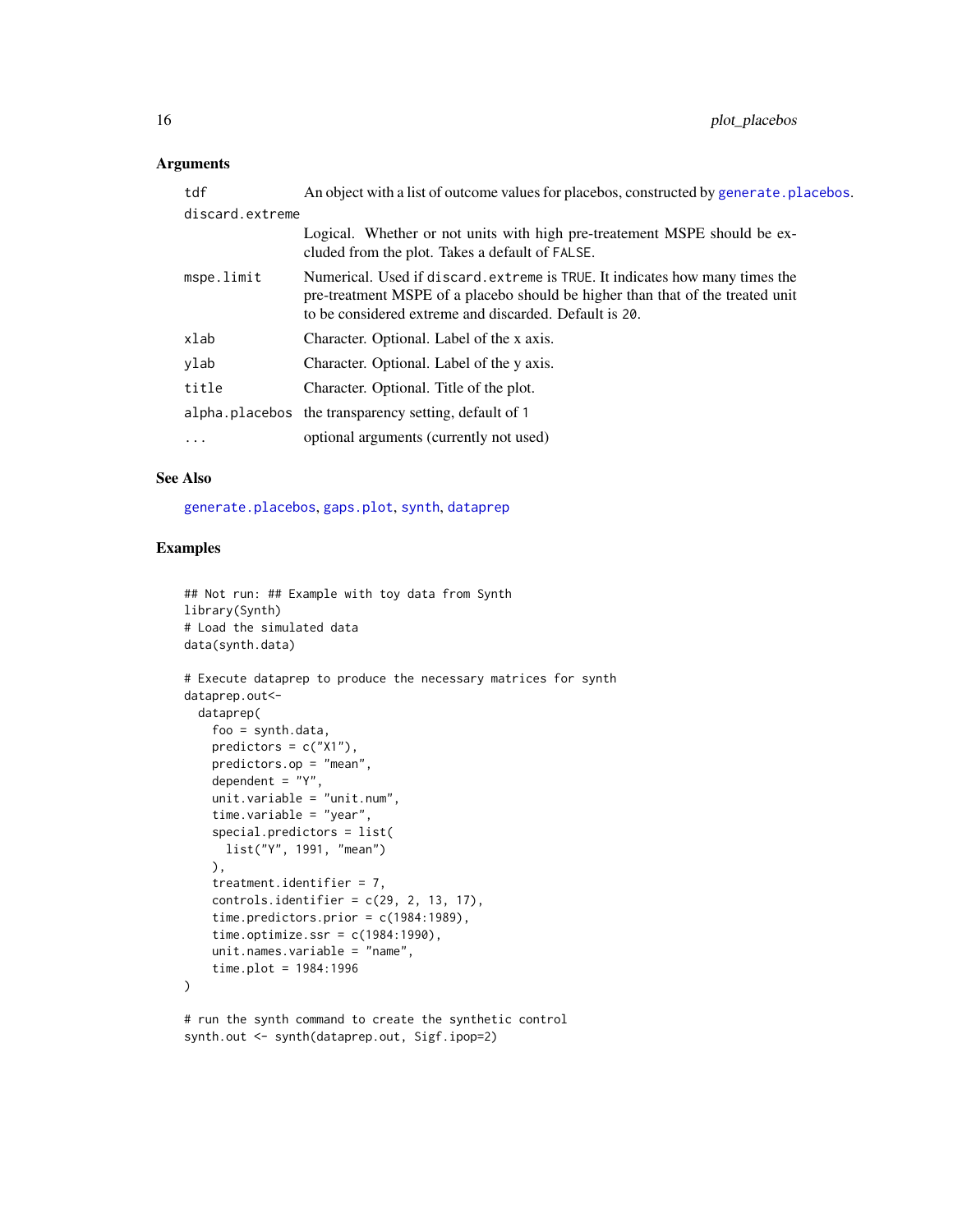#### <span id="page-16-0"></span>synth.data 17

```
## run the generate.placebos command to reassign treatment status
## to each unit listed as control, one at a time, and generate their
## synthetic versions. Sigf.ipop = 2 for faster computing time.
## Increase to the default of 5 for better estimates.
tdf <- generate.placebos(dataprep.out,synth.out, Sigf.ipop = 2, strategy='multiprocess')
## Plot the gaps in outcome values over time of each unit --
## treated and placebos -- to their synthetic controls
p <- plot_placebos(tdf,discard.extreme=TRUE, mspe.limit=10, xlab='Year')
p
## End(Not run)
```
synth.data *Synth Data Synthetic data that can be used to explore SCtools.*

#### Description

Synth Data Synthetic data that can be used to explore SCtools.

#### Usage

synth.data

#### Format

a data.frame with 168 rows and 7 columns:

unit.num The experimental unit number

year year

name name of the experimental unit

Y outcome of interest

X1 Covariate 1

X2 Covariate 2

X3 Covariate 3